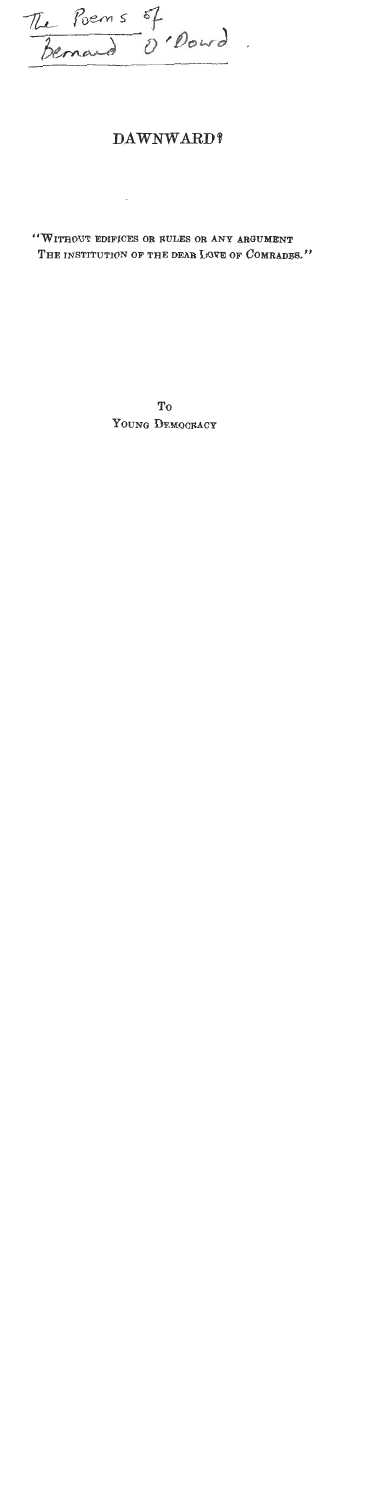## *AUSTRALIA*

Last sea-thing dredged by sailor Time from Space, *Are you a drift Sargasso, where the West*  In halcyon calm rebuilds her fatal nest? *Or Debs of a coming Sun-God's race? Are you for Laght, and trimmed, with* **oil** *in place, Or but a Will o' Wisp on marshy quest?*  A new demesne for Mammon to infest? *Or lurks millennia1 Eden 'neath your face?* 

*The cenotaphs of species dead elsewhere That in your limits leap and swim and fly, Or trail uncanny harp-strings from your trees, Mix omens with the auguries that dare To plant the Cross upon your forehead sky, A virgin helpmate Ocean at your knees.*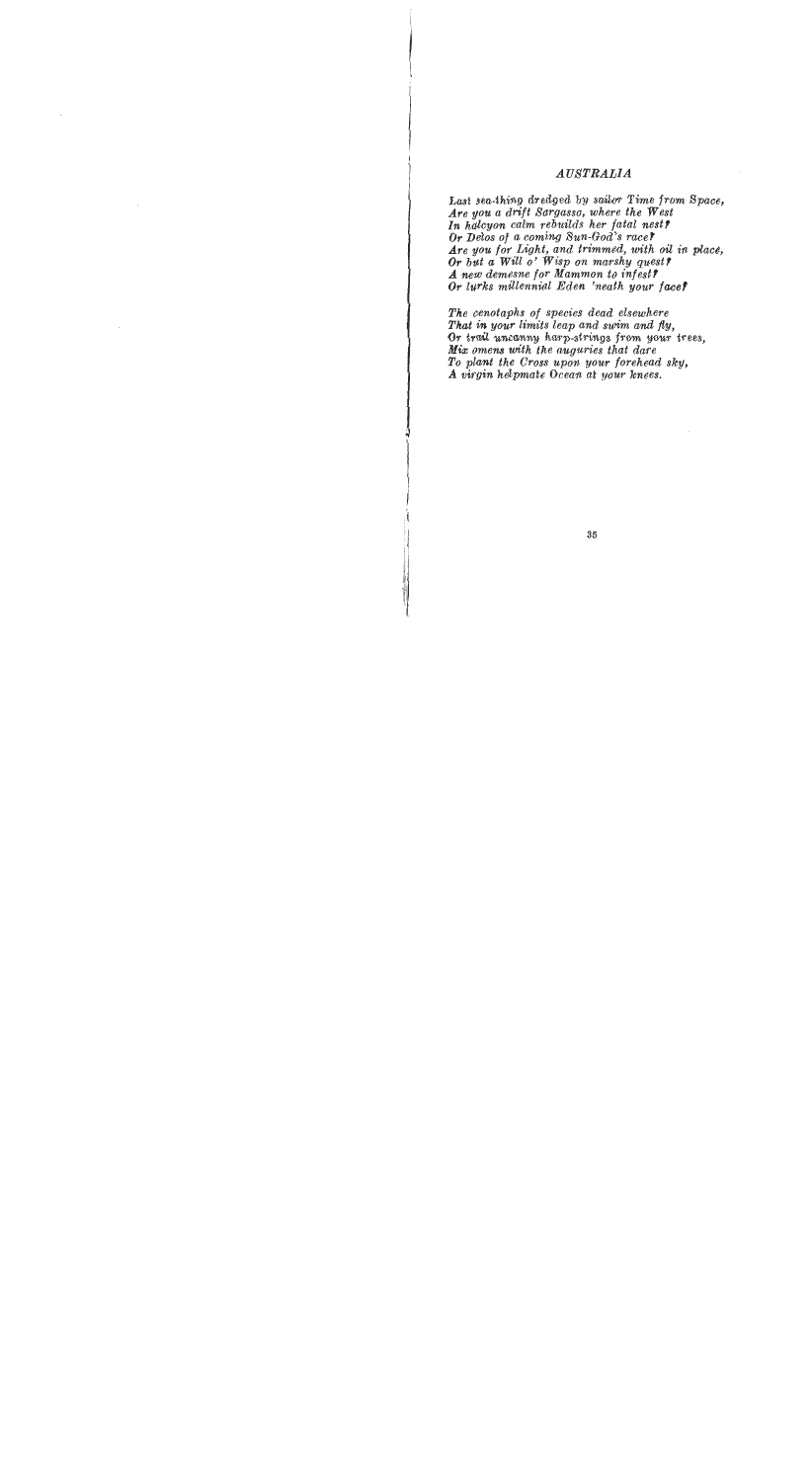## **DAWNWARD?**

THAT reddish veil which o'er the face<br>Of night-hag East is drawn.... Flames new disaster for the race? Or can it be the Dawn P

Those mutterings horizonward . . . . What destinies are there? Do organed Hopes triumphant chord, Or thunders roar "Despair"?

What gifts are those the clouds release As far ahead they scud? Are they the genial rains of Peace, Or deluges of blood ?

Our motley masses struggle slow 'Mid wilderness, through sands; Our **flags** with fetish watchwords glow Above the gloomy bands.

Three watchwords! Will they glorify, Or weave us fates more stark **<sup>7</sup>** Lead dawnward from this lowering sky, Or downward to the dark?

Will "Freedom!" over Athens' scrolls Our greater glory carve? Or prove mere choice to sell our souls To Mammon or-to starve?

**37**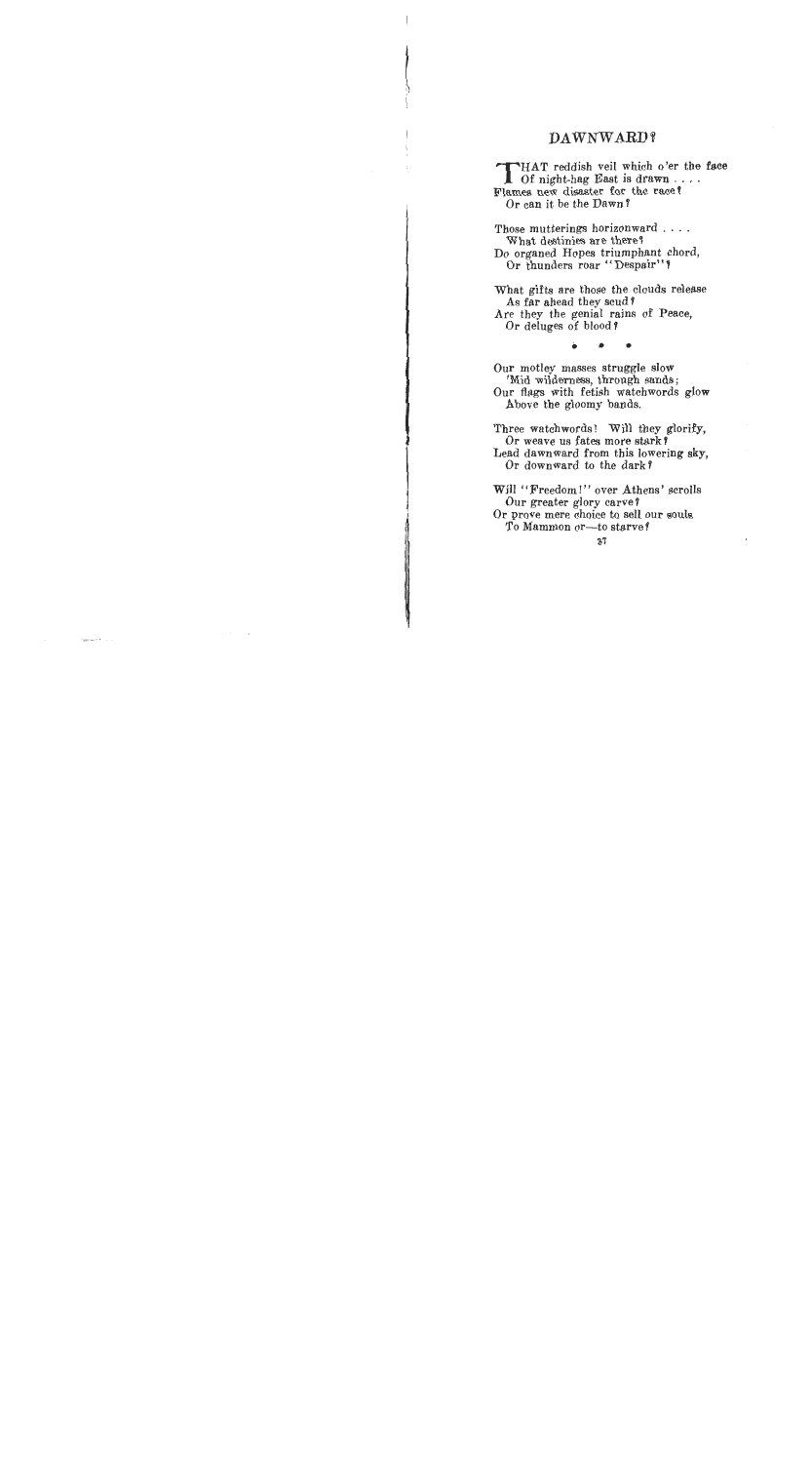Content with Freedom's forms, shall we Real tyranny caress, Through sybaritic apathy Or mad forgetfulness?

" Equality!" Will each a king Become, a seer, a sage? Or will it rnthless all men fling In cosmic helotage?

Will crucibles, wherein, tho' great With primal vice, we pour Equalities, precipitate Napoleons-as before **<sup>T</sup>**

"Fraternity!" Will black and white As brothers mingle, or, Surcharged with lust of carnage, plight The bloody troths of war?

While prudent churches neutral watch The conflict of the twain, Will Wealth his brother Want despatch, An everlasting Cain?

While heedless on our masses move, Their sad-eyed mystics see On rushing Cloudland's stage above Dark hints of what may be.

Palladium and Shibboleth Pose on each misty dome: Red Crisis' tableaux blotch with death Smug Order's monochrome.

Race-ogres here on vulture-cloud, And there race-fathers hie ; And Then and Now and Will-Be crowd The pantomimic sky.

Prophetic 'mid the whirlwind flow These cryptic figures steal : Are they to be for further woe, Or may they be for weal?

Will turbaned Shem, revived, through sweet White women filtered long, With sober scowl triumphant meet The drunken Western throng?

Will Ham, acquit of servile strain, Of art and craft compact,

A loathing Europe's pallor stain-Democracy in fact?

Will Japhet still his brothers lead Unto the shambled tryst, With tentacles of trading greed And drivel of his Christ?

Will Gog, awaked, his Huns outpour At empire-breaking time, To sluice away our fame and lore, Our features and--our crime **<sup>T</sup>**

Scrolls, written "Debt", and "Wanton War", And "Sterile Love", flare high; Are these our *Mene! Mene!* or Illusions of the sky?

"Majority!" Divorced from wise, Sad Conscience, will he prowl Through tender, human heresies With Torquemadan scowl?

And "Comfort!" Will her siren song To narcotizing shades Seduce our veterans, while Wrong Our weaker frontiers raids 7

 $\tilde{\phantom{a}}$